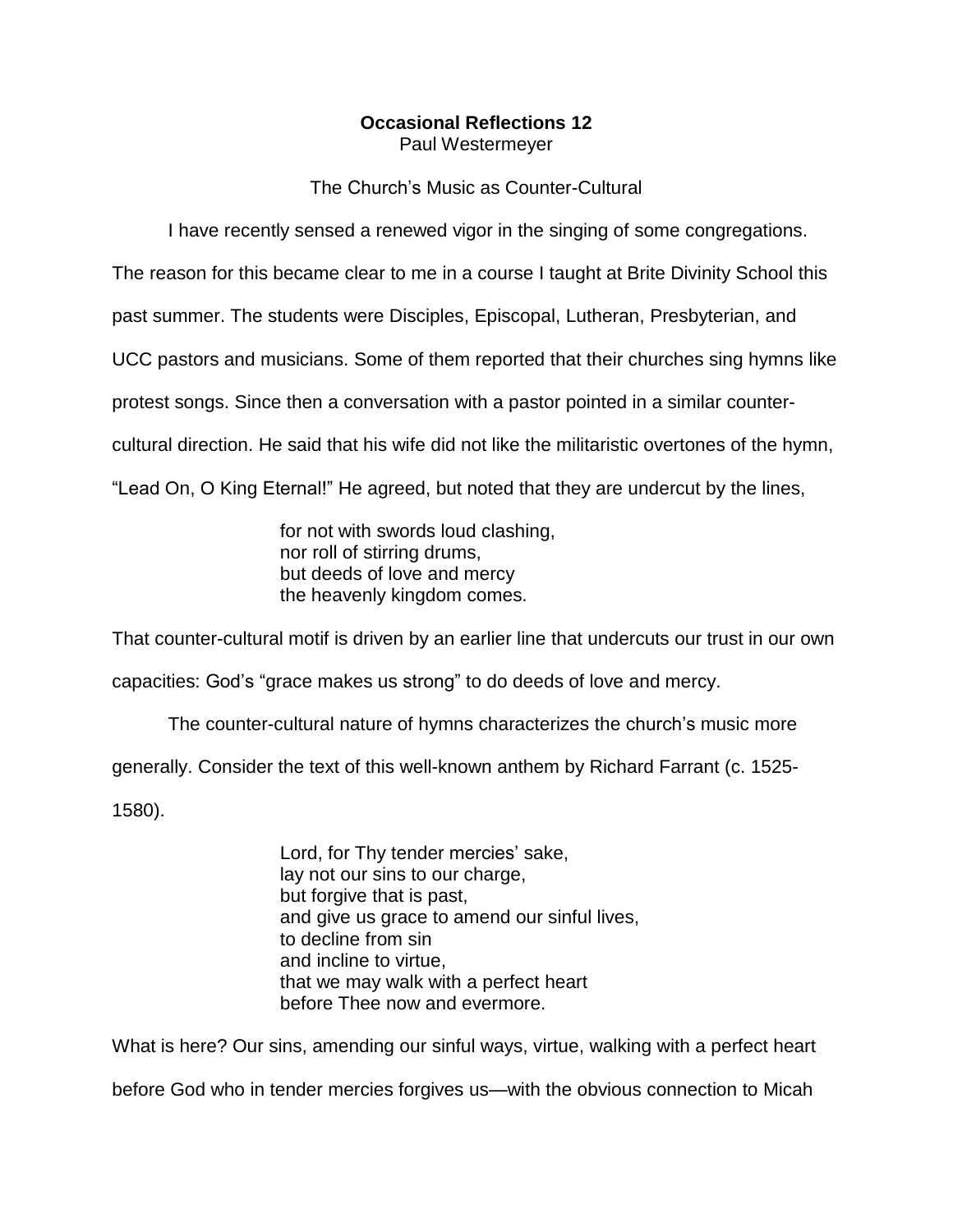6:8 that this walk includes justice and kindness for the good of the neighbor. This is not a set of cultural assumptions. It is profoundly counter-cultural.

The book of Revelation makes this still more apparent. It is about a huge hymn festival (not a secret code) around the Eucharistic feast. Lynn Hough, in his discussion of the "Anthem of Redemption" at Revelation 7:10, says that, "All those from every nation and language" are invited to the feast around the throne of God. "So they sing the glorious song of the redeemed. . . The music of eternity sends its triumphant joy back into the life of time."<sup>1</sup> The cultural life of time is countered by the music of eternity which is for people of every nation and language, no exceptions.

The church sings this in many ways. The Psalms continually link the praise of God with justice for all. The Ordinary of the weekly service of Word and Table begins with "peace to God's people on earth" in the *Gloria in Excelsis* of the gathering rite and at communion asks God to "grant us peace" in the *Agnus Dei*, just before we are sent to carry that peace into the world of our vocations. Even where there are no words, these counter-cultural texts are present. They lie behind the whole repertoire of the church's organ music. And the many styles the church uses—unison chant, metrical tunes, polyphony, and homophony from many cultures—check one another as they are broken to Word and Sacraments and stand against any single cultural idol.

This counter-cultural quality of the church's music, though always present, at some moments becomes more obvious. Our moment is one of these, characterized as it is by the absence of moral codes with decisions made on the basis of power, the denial of truth in the obliteration of differences between fact and fiction, human beings

 $\overline{a}$ 

<sup>1</sup> Hough, Lynn Howard Hough, "Exposition, The Revelation of St. John the Divine," *Interpreter's Bible* (New York: Abingdon, 1957), 12, p. 420.